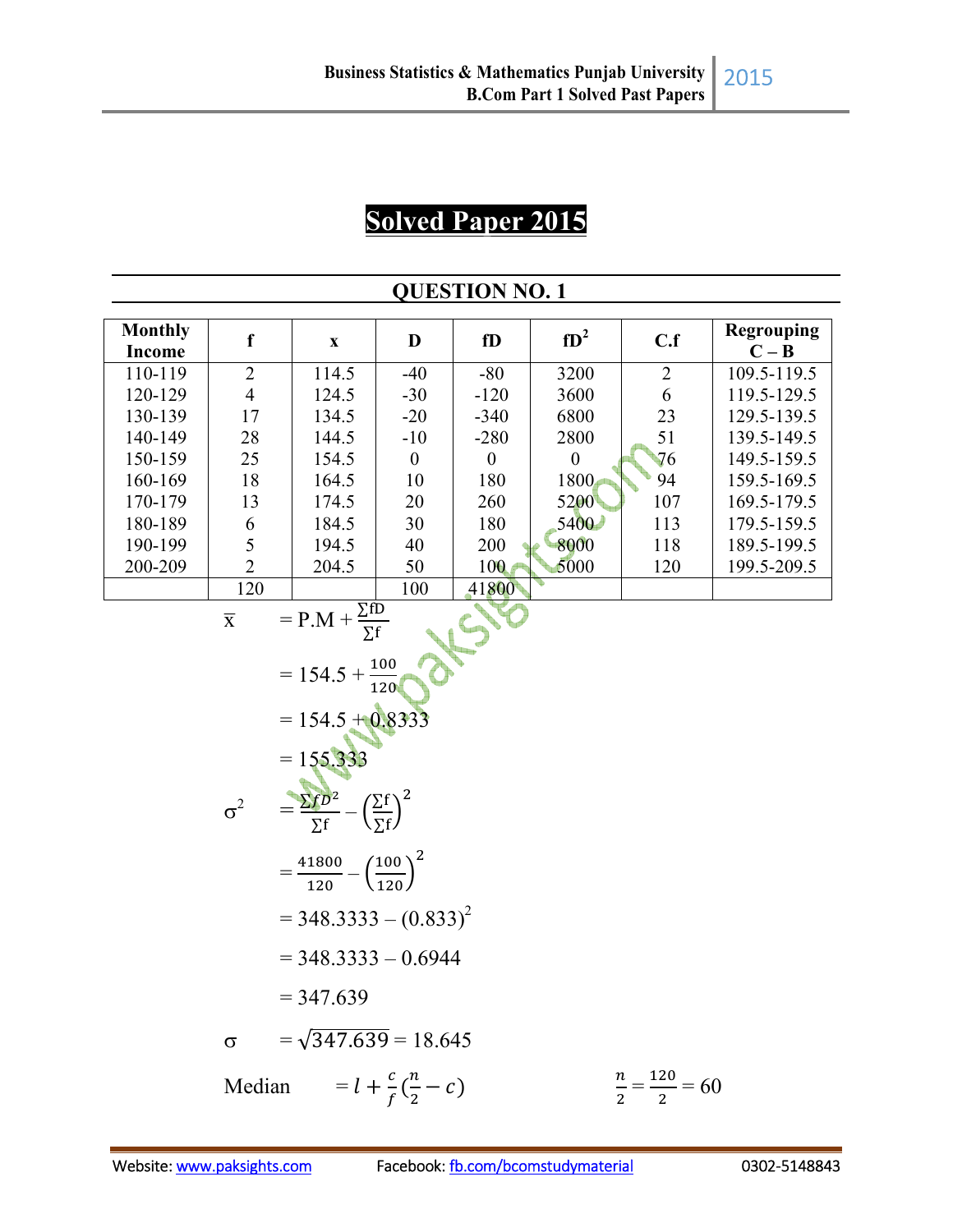$$
=149.5 + \frac{10}{25}(60 - 51)
$$

$$
= 149.5 + 3.6 = 153.1
$$

Pearson's coefficient of S.K:

S.K. 
$$
= \frac{3(Mean-Median)}{S.D}
$$

$$
= \frac{3(155.333-153.1)}{18.645}
$$

$$
= \frac{3(2.233)}{18.645} = \frac{6.699}{18.645} = 0.359
$$

|                          |                         | <b>QUESTION NO. 2</b>                                                                 |                 |                     |  |  |
|--------------------------|-------------------------|---------------------------------------------------------------------------------------|-----------------|---------------------|--|--|
| $\left( \text{a}\right)$ | $=$ HH, HT, TH, TT<br>S | and                                                                                   |                 | $\neq$ HH, HT, TH   |  |  |
|                          |                         | $\frac{n(A)}{n(A)} = \frac{3}{2}$<br>Probability of getting at least one head<br>n(S) |                 |                     |  |  |
| (b)                      | Chi-square              | $=\sum \frac{(f_o - f_e)^2}{2}$                                                       |                 |                     |  |  |
| $f_{o}$                  | $f_{\rm e}$             | $f_o - f_e$                                                                           | $(f_0 - f_e)^2$ | $(f_o - f_e)^2/f_e$ |  |  |
| 40                       | 46.67                   | $-6.67$                                                                               | 44.4889         | 0.953               |  |  |
| 18                       | 13.48                   | 4.52                                                                                  | 20.4304         | 1.516               |  |  |
| 12                       | 9.85                    | 2.15                                                                                  | 4.6225          | 0.469               |  |  |
| 50                       | 43.33                   | 6.67                                                                                  | 44.4889         | 1.027               |  |  |
| 8                        | 12.52                   | $-4.52$                                                                               | 20.4304         | 1.632               |  |  |
|                          | 9.15                    | $-2.15$                                                                               | 4.6225          | 0.502               |  |  |
|                          |                         |                                                                                       |                 | 6.102               |  |  |

|                  | <b>Recovered</b> | <b>No Change</b> | <b>Died</b> | <b>Total</b> |
|------------------|------------------|------------------|-------------|--------------|
| Drug A<br>Drug B | 40<br>50         |                  |             | 65           |
| Total            |                  |                  |             |              |

**fo**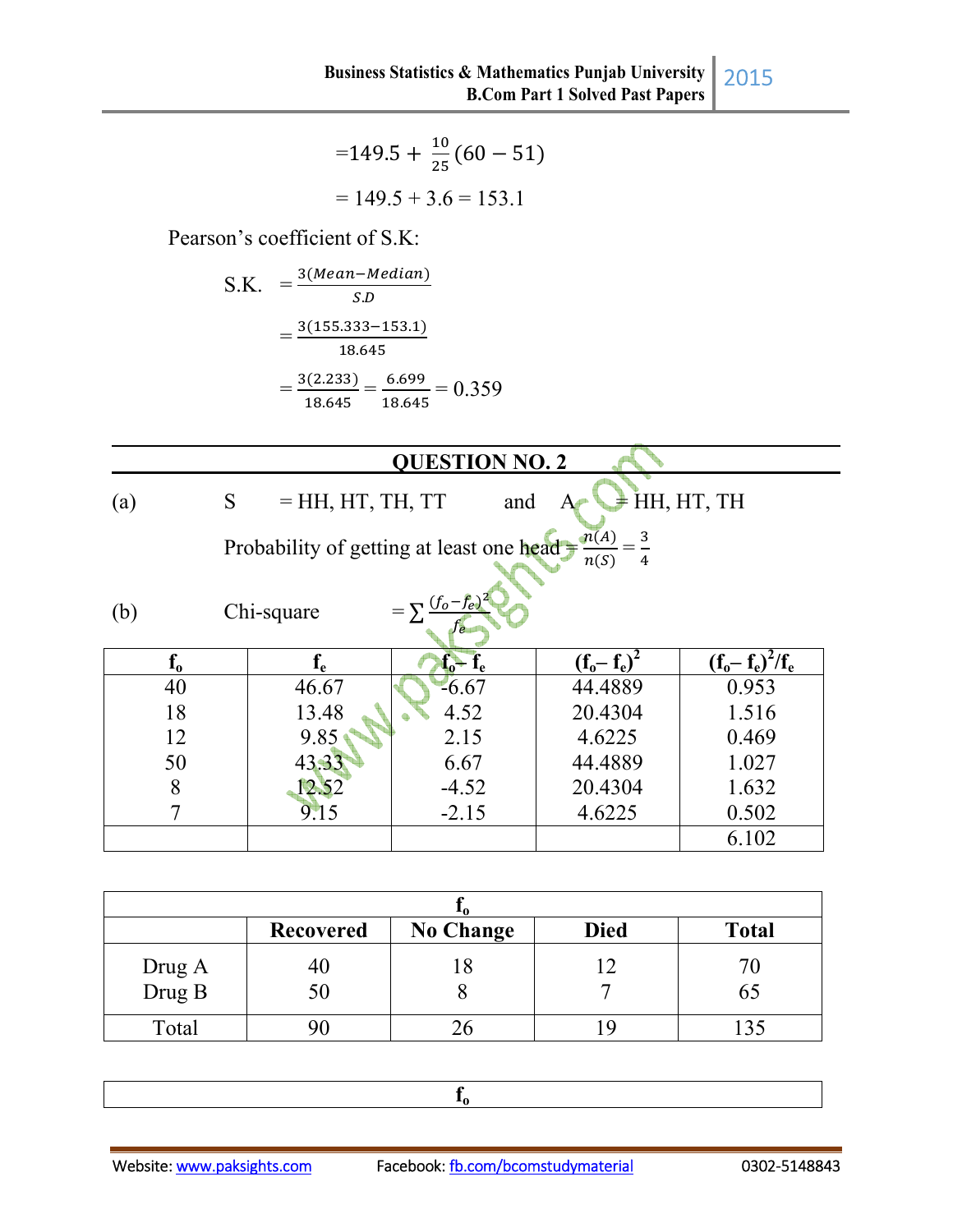|                  | <b>Recovered</b> | <b>No Change</b> | <b>Died</b>  | <b>Total</b> |
|------------------|------------------|------------------|--------------|--------------|
| Drug A<br>Drug B | 46.67<br>43.33   | 13.48<br>12.52   | 9.85<br>9.15 | OJ           |
| Total            | 90               |                  | ۱Q           |              |

Chi-square

$$
=\sum \frac{(f_o - f_e)^2}{f_e} = 6.102
$$

 $x_{cal}^2 = 6.099 > 5.99$  table value so we reject H<sub>o</sub>.

|                                    | <b>QUESTION NO. 3</b> |         |                |                                                                                                                                                                                                                                                   |                  |                                |          |          |
|------------------------------------|-----------------------|---------|----------------|---------------------------------------------------------------------------------------------------------------------------------------------------------------------------------------------------------------------------------------------------|------------------|--------------------------------|----------|----------|
|                                    | <b>Base year</b>      |         |                | <b>Current</b> year                                                                                                                                                                                                                               |                  |                                |          |          |
|                                    | $\mathbf{p_{o}}$      | $q_{o}$ | p <sub>1</sub> | $q_1$                                                                                                                                                                                                                                             | $p_1q_{\bullet}$ | $\mathbf{p}_{o}\mathbf{q}_{o}$ | $p_1q_1$ | $p_0q_1$ |
| A                                  | 9                     | 10      | 11             | $5\overline{)}$                                                                                                                                                                                                                                   | 110              | 90                             | 55       | 45       |
| B                                  | 6                     | 80      | 9              | 100                                                                                                                                                                                                                                               | 720              | 480                            | 900      | 600      |
| $\mathbf C$                        | $\overline{3}$        | 17      | $\overline{2}$ | 20<br>15                                                                                                                                                                                                                                          | 34               | 51                             | 40       | 60       |
| D                                  | 9                     | 20      | $\overline{7}$ |                                                                                                                                                                                                                                                   | 140              | 180                            | 105      | 135      |
| E                                  | 6                     | 30      | 8              | 40                                                                                                                                                                                                                                                | 240              | 180                            | 320      | 240      |
| Total                              | ۰                     |         |                |                                                                                                                                                                                                                                                   | 1244             | 981                            | 1420     | 1080     |
| Laspeyr's<br>Paasche's<br>Marahall |                       |         |                | $\frac{\sum p_1 q_0}{\sum p_0 q_0}$ x 100 = $\frac{1244}{981}$ x 100 = 126.81<br>$=\frac{\sum p_1 q_1}{\sum p_0 q_1}$ x 100 = $\frac{1420}{1080}$ x 100 = 131.48<br>$=\frac{\sum p_1 q_0 + \sum p_1 q_1}{\sum p_0 q_0 + \sum p_0 q_1} \times 100$ |                  |                                |          |          |
| Fisher's                           |                       |         |                | $=\frac{1244+1420}{981+1080} \times 100$<br>$=\frac{2664}{2061}$ x 100 = 129.26<br>$\sqrt{\frac{\Sigma p_1 q_0}{\Sigma p_o q_0}} \times \frac{\Sigma p_1 q_1}{\Sigma p_o q_1} \times 100$                                                         |                  |                                |          |          |
|                                    |                       |         |                | $\frac{1244}{981} \times \frac{1420}{1080}$ x 100                                                                                                                                                                                                 |                  |                                |          |          |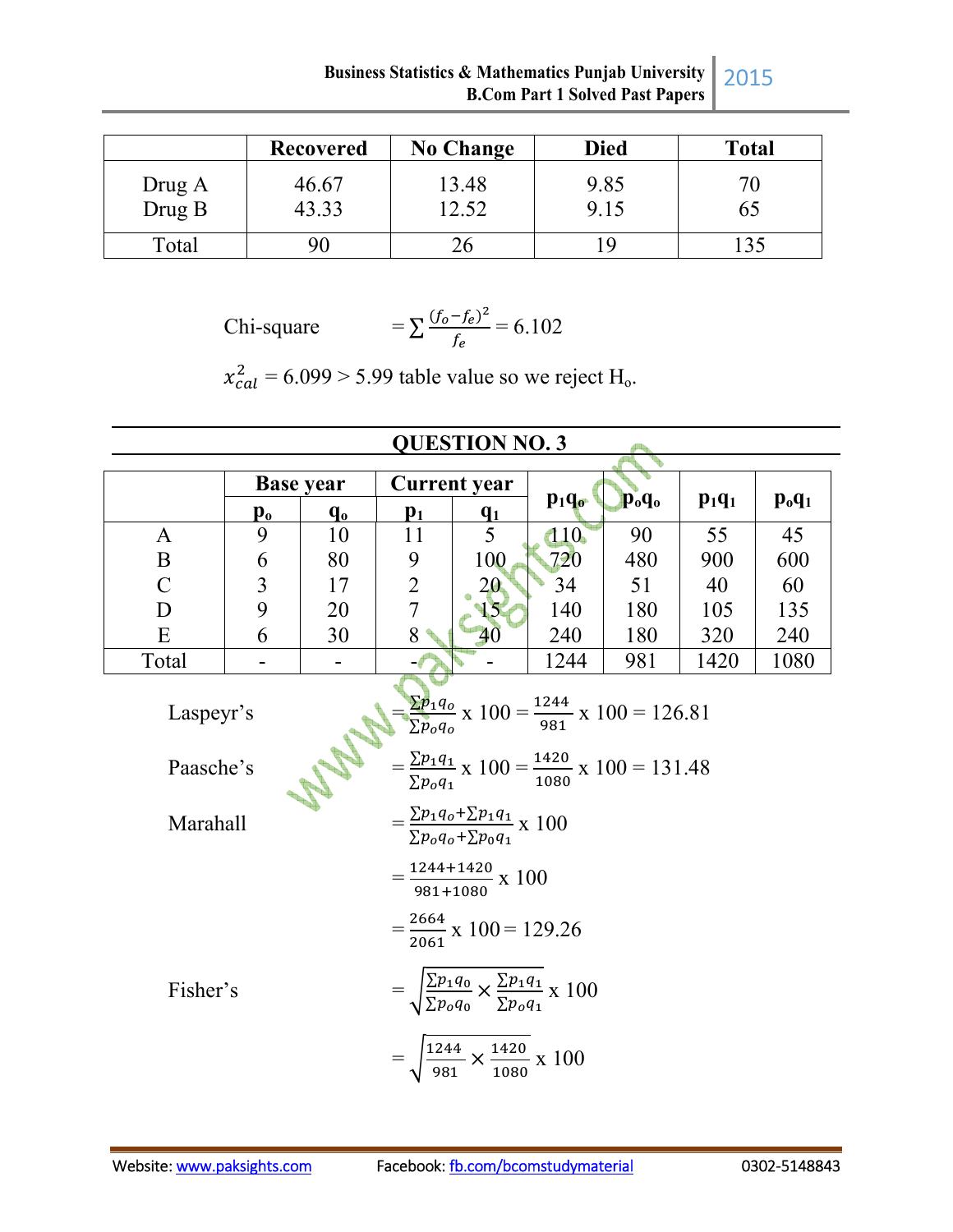$=\sqrt{1.667308491} \times 100$  $= 129.12$ 

## **QUESTION NO. 3**

|                | $\mathbf X$            |                                                      | $= 3 + 6 + 9 + 12 + 15 + 18 = 63$ ( $\Sigma$ x)                        |                 |                     |
|----------------|------------------------|------------------------------------------------------|------------------------------------------------------------------------|-----------------|---------------------|
|                | $\mathbf{x}^2$         |                                                      | $= 9 + 36 + 81 + 144 + 225 + 324 = 819 \left(\sum x^2\right)$          |                 |                     |
| (i)            | $\mu$                  | $=\frac{\sum x}{n}=\frac{63}{6}=10.5$                |                                                                        |                 |                     |
|                | $\sigma$               | $= \sqrt{\frac{\sum x^2}{n} - (\frac{\sum x}{n})^2}$ |                                                                        |                 |                     |
|                |                        |                                                      | $=\sqrt{\frac{819}{6}-\left(\frac{63}{6}\right)^2}=\sqrt{136.5}-110.5$ |                 |                     |
|                |                        | $=\sqrt{26.25}$ = 5.123                              |                                                                        |                 |                     |
| <b>Samples</b> | <b>Samples</b><br>Mean | $\overline{\mathbf{x}}$                              | f                                                                      | $f\overline{x}$ | $f(\overline{x})^2$ |
| 3, 6           | 4.5                    | 4.5                                                  | $\mathbf{1}$                                                           | 4.5             | 20.25               |
| 3, 9           | 6.0                    | 6,0                                                  | $\mathbf{1}$                                                           | 6.0             | 36.00               |
| 3, 12          | 7.5                    | 7.5                                                  |                                                                        | 15.0            | 112.50              |
| 3, 15          | 9.0                    | 9.0                                                  |                                                                        | 18.0            | 162.00              |
| 3, 18          | 10.5                   | 10.5                                                 |                                                                        | 31.5            | 300.75              |
| 6, 9           | 7.5                    | 12.0                                                 | $2$<br>$3$<br>$2$<br>$2$<br>$1$                                        | 24.0            | 288.00              |
| 6, 12          | 9.0                    | 13.5                                                 |                                                                        | 27.0            | 364.50              |
| 6, 15          | 10.5                   | 15.0                                                 |                                                                        | 15.0            | 225.0               |
| 6, 18          | 12.0                   | 16.5                                                 | $\mathbf{1}$                                                           | 16.5            | 272.25              |
| 9, 12          | 10.5                   |                                                      |                                                                        |                 |                     |
| 9, 15          | 12.0                   |                                                      |                                                                        |                 |                     |
| 9,18           | 13.5                   |                                                      |                                                                        |                 |                     |
| 12, 15         | 13.5                   |                                                      |                                                                        |                 |                     |
| 12, 18         | 15.0                   |                                                      |                                                                        |                 |                     |
| 15, 18         | 16.5                   |                                                      |                                                                        |                 |                     |
|                |                        |                                                      |                                                                        | 157.5           | 1811.25             |

$$
\mu_{\overline{x}} = \frac{\sum f\overline{x}}{\sum f} = \frac{63}{6} = 10.5
$$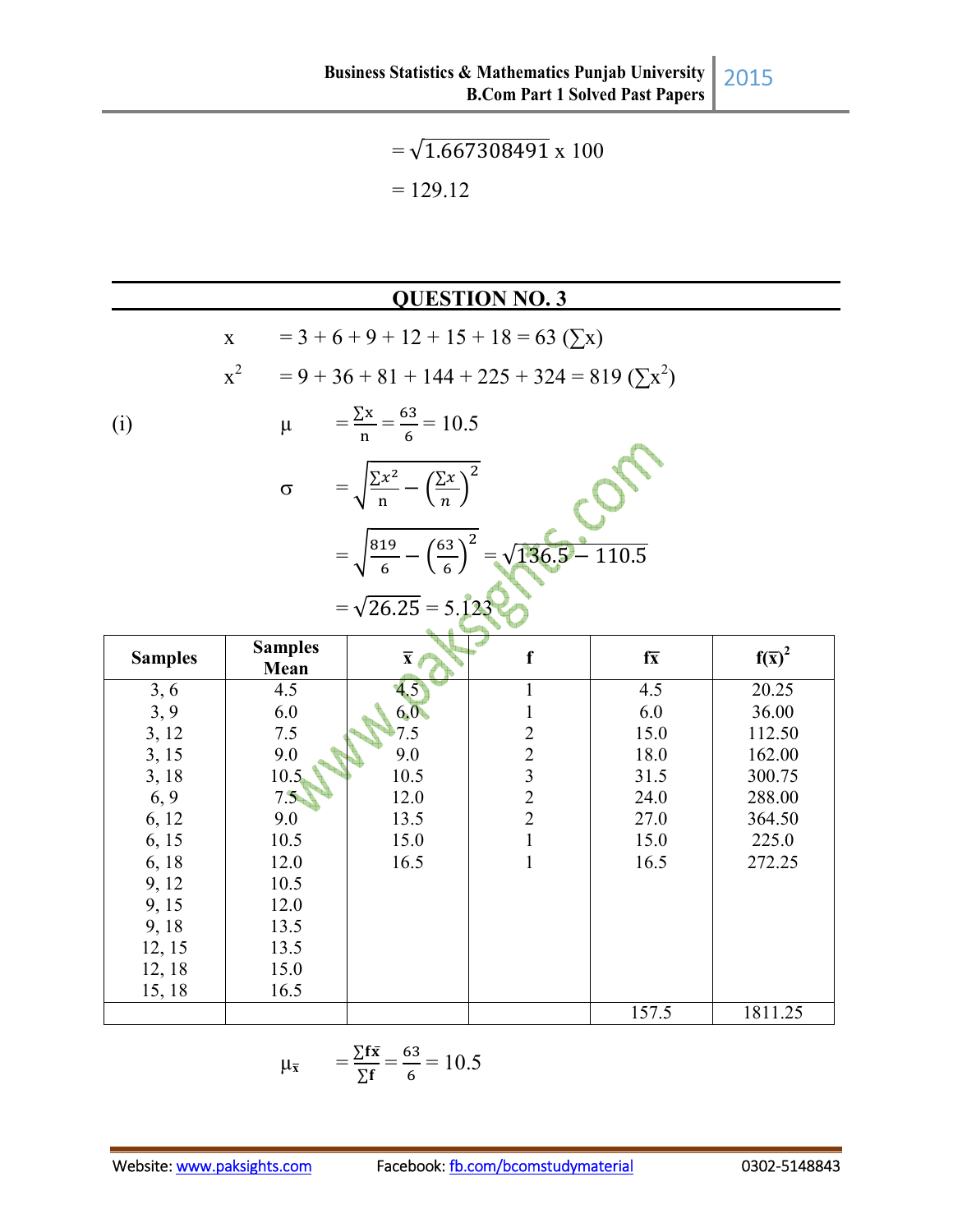$$
\sigma_{\overline{x}} = \sqrt{\frac{\sum f(\overline{x})^2}{\sum f} - \frac{\sum f\overline{x}}{\sum f}}
$$

$$
= \sqrt{\frac{181.25}{15} - \frac{157.5}{15}}
$$

$$
= \sqrt{120.75 - 110.25}
$$

$$
= \sqrt{10.5} = 3.24
$$

|            |                | <b>QUESTION NO. 5</b>                                                                                                                                                                                                                     |
|------------|----------------|-------------------------------------------------------------------------------------------------------------------------------------------------------------------------------------------------------------------------------------------|
|            |                | A = $\begin{bmatrix} 13 & 2 & -6 \\ -3 & 9 & 0 \\ 8 & 4 & -1 \end{bmatrix}$ and B = $\begin{bmatrix} 11 & -2 & 6 \\ 9 & -14 & 3 \\ -4 & 8 & 5 \end{bmatrix}$                                                                              |
| (i)        | $A + 2B$       | $=\begin{bmatrix} 13 & 2 & -6 \\ -3 & 9 & 0 \\ 8 & 4 & -1 \end{bmatrix} + 2 \begin{bmatrix} 11 & -2 & 6 \\ 9 & -14 & 3 \\ -4 & 8 & 5 \end{bmatrix}$                                                                                       |
|            | (ii) $3A - 4B$ | $=\begin{bmatrix} 35 & -2 & 6 \\ 15 & -19 & 6 \\ 0 & 20 & 9 \end{bmatrix}$<br>$=\begin{bmatrix} 39 & 6 & -18 \\ -9 & 27 & 0 \\ 24 & 12 & -3 \end{bmatrix} - \begin{bmatrix} 44 & -8 & 24 \\ 36 & -56 & 12 \\ -16 & 32 & 20 \end{bmatrix}$ |
|            |                | $=\begin{bmatrix} -5 & 14 & -42 \\ -45 & 83 & -12 \\ 40 & -20 & -23 \end{bmatrix}$                                                                                                                                                        |
| $(iii)$ AB |                | $=\begin{bmatrix} 43+18+24 & -26-28-48 & 78+6-30 \\ -33+81+0 & 6-126+0 & -18+27+ \\ 88+36+4 & -16-56-8 & 48+12-5 \end{bmatrix}$                                                                                                           |
|            |                | $=\begin{bmatrix} 185 & -102 & 54 \\ 48 & -120 & 9 \\ 122 & 22 & 52 \end{bmatrix}$<br>55 <sub>1</sub><br>$-80$<br>128                                                                                                                     |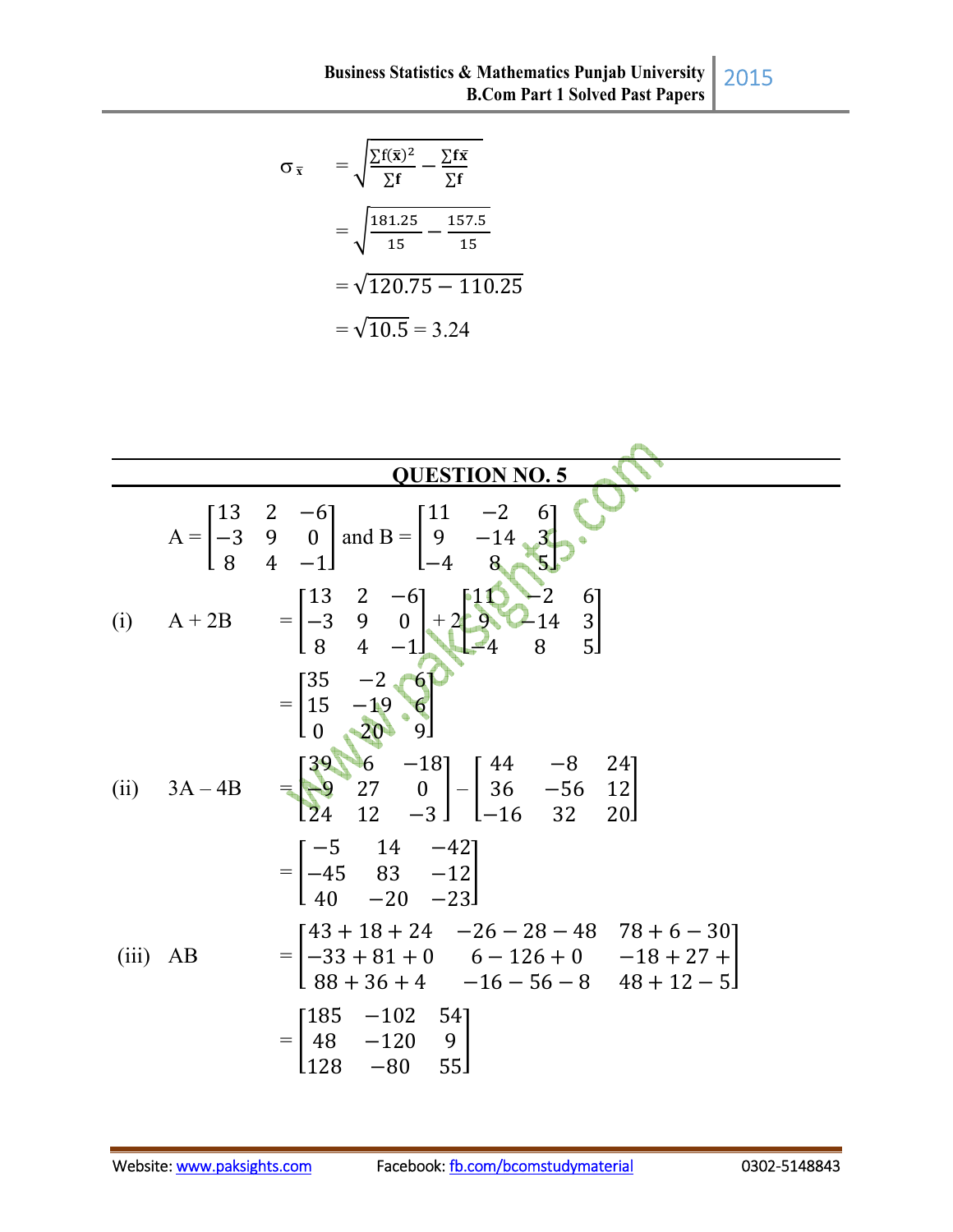**QUESTION NO. 6**  (a)  $\frac{2}{x}$  $\mathbf{x}$  $+ \frac{3}{11}$ D  $= 2$  …….(i)  $\frac{8}{x}$  $\mathbf{x}$  $+\frac{9}{4}$ D  $= 7$  …….(ii) Putting value if y in (i);  $\mathbf{x}$  $+9$ y =8  $\overline{\mathbf{c}}$  $\mathbf{x}$  $+ \frac{3}{11}$ D  $= 2$   $- \frac{3}{4}$ D  $= -1$  $\overline{\mathbf{c}}$  $\mathbf x$  $y = 2 - 1 = 1$   $y = \frac{-3}{4}$  $-1$  $y = \frac{-3}{-1} = 3$  $x = 2 x 1 = 2$  $S.S. = \{x=2, y=3\}$ (b) Suppose speed of car  $= x$ , then 210  $\frac{10}{x} - \frac{210}{x-5}$  $x-5$  $= 1$  $210(x + 5) - 210x = 1[x(x + 5)]$  $210x + 1050 - 210x = x^2 + 5x$  $x^2 + 5x - 1050 = 0$  $x^2 + 35x - 30x - 1050 = 0$  $x(x + 35) - 30(x + 35) = 0$  $(x + 35)(x - 30) = 0$  $x - 30 = 0$  or  $x + 35 = 0$  $x = 30$  or  $x = -35$  (not possible)  $x = 30$  km per hour (Speed of the car) Time taken  $\frac{210 \text{ km}}{30 \text{ km}}$  = 7 hours

## **QUESTION NO. 7**

The A.P is 30, 35, 40, ….n terms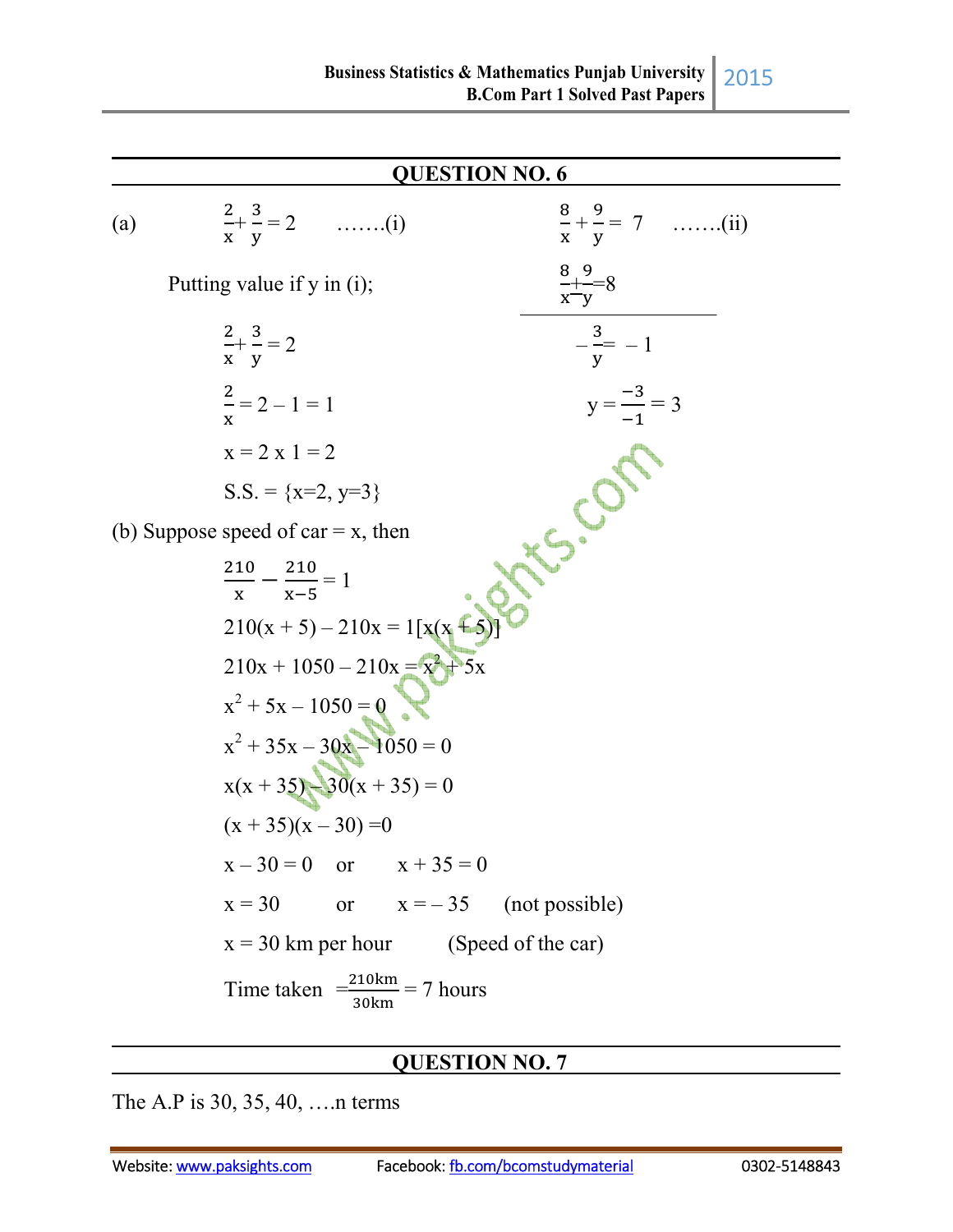| S            | $=$ 30 + 35 + 40 +  + upto n terms         |
|--------------|--------------------------------------------|
| $\mathbf{a}$ | $= 30$                                     |
|              | d = $35 - 30 = 5$                          |
|              | $S_n = 3075$                               |
|              | $S_n = \frac{n}{2}[2a + (n-1)d]$           |
|              | $3075 = \frac{n}{2}[2 \times 30 + (n-1)5]$ |
|              | $=\frac{n}{2}[60+5n-5]$                    |
|              | $3075 \text{ x } 2 = (60n + 5n^2 - 5n)$    |
|              | $6150 = 5n^2 + 55n$                        |
|              | $5n^2 + 55n - 6150 = 0$                    |
|              | $n^2 + 11n - 1230 = 0$                     |
|              | $n^2 + 11n - 30n - 1230$                   |
|              | $n(n+11) - 30(n+41)$                       |
|              | $(n+41)(n-30)$<br>$\blacktriangleleft$ 0   |
|              | $n-30=0$ or $n+41=0$                       |
|              | $n = 30$ or $n = -41$ (not possible)       |
|              |                                            |

Thus (the well can be drilled upto 30 feet deep for Rs. 3075)

## **QUESTION NO. 8**

| R | $=$ Rs. 500 (at the end of each quarter, it is ordinary annuity) |
|---|------------------------------------------------------------------|
|   | $S = Sum of annuity = Rs. 10,000$                                |
|   | I = Rate of interest = $\frac{0.05}{4}$ = 0.0125 per quarter     |
|   | Now, $S = R \frac{(1+i)^{n}-1}{i}$                               |